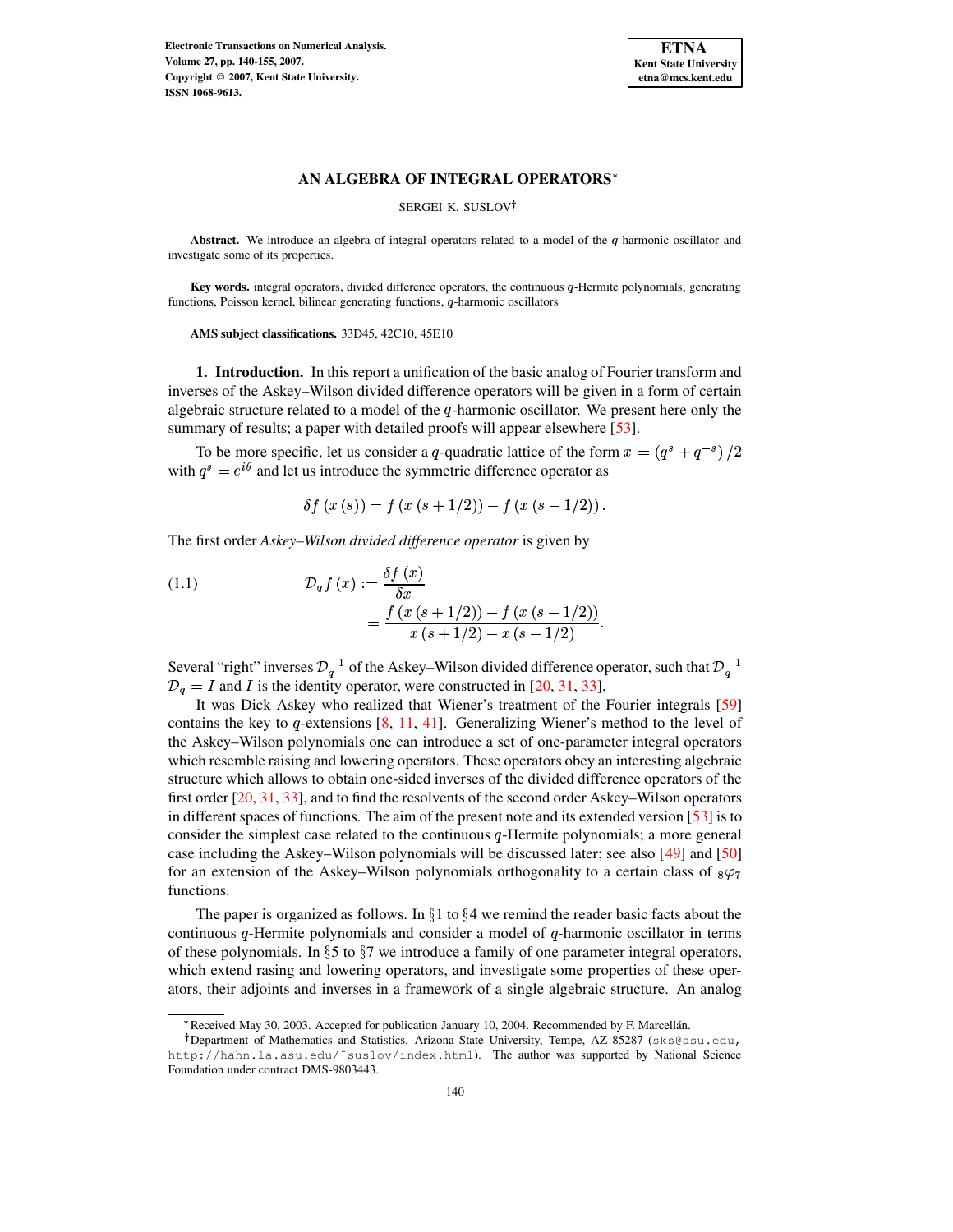of the  $q$ -Fourier transform is briefly discussed in §8. An explicit realization of the number operator in this model of the  $q$ -oscillator terms of Hadamard's principal values integral is outlined in  $\S$ 9. Inverses of the first order Askey–Wilson operators are constructed in  $\S$ 10. In conclusion, the resolvent and Green's function of the corresponding  $q$ -Hamiltonian are found in  $\S 11$ . More details can be found in the forthcoming paper [\[53\]](#page-15-0).

**2. Continuous**  $q$ -Hermite Polynomials. Although the continuous  $q$ -Hermite polynomials were originally introduced by Rogers [\[42\]](#page-15-7), [\[43\]](#page-15-8), [\[44\]](#page-15-9), their orthogonality relation and asymptotic properties had been established only recently by Allaway [\[2\]](#page-14-3), Al-Salam and Chihara [\[4\]](#page-14-4), and Askey and Ismail [\[9\]](#page-14-5), [\[10\]](#page-14-6). These polynomials are given by

(2.1) 
$$
H_n(x|q) = \sum_{k=0}^n \frac{(q;q)_n}{(q;q)_k (q;q)_{n-k}} e^{i(n-2k)\theta}, \qquad x = \cos \theta
$$

and the continuous orthogonality relation is [\[2\]](#page-14-3), [\[9\]](#page-14-5), [\[10\]](#page-14-6)

<span id="page-1-3"></span>(2.2) 
$$
\int_0^{\pi} H_m(\cos \theta | q) H_n(\cos \theta | q) (e^{2i\theta}, e^{-2i\theta}; q)_{\infty} d\theta
$$

$$
= 2\pi \frac{(q; q)_n}{(q; q)_{\infty}} \delta_{mn},
$$

or

(2.3) 
$$
\int_{-1}^{1} H_n(x|q) H_m(x|q) \rho(x) dx = d_n^2 \delta_{mn},
$$

<span id="page-1-2"></span>where the weight function is

(2.4) 
$$
\rho(x) = 4(1-x^2)^{1/2} \prod_{k=0}^{\infty} (1+2(1-2x^2) q^k + q^{2k})
$$

<span id="page-1-1"></span>and the  $\mathcal{L}^2$ -norm is given by

(2.5) 
$$
d_n^2 = 2\pi \frac{(q;q)_n}{(q;q)_\infty}.
$$

The continuous  $q$ -Hermite polynomials [\(2.1\)](#page-1-0) obey a very important property, namely, the action of the Askey–Wilson divided difference operator  $(1.1)$  on  $H_n(x|q)$  results in the same polynomial of the lower degree,

$$
\frac{\delta}{\delta x}\,H_n(x|q) = 2q^{(1-n)/2}\,\frac{1-q^n}{1-q}\,H_{n-1}(x|q),
$$

which is a q-analog of the familiar formula  $H'_n(x) = 2nH_{n-1}(x)$ . It is worth also noting that the continuous  $q$ -Hermite polynomials are the simplest special case of the fundamental Askey-Wilson polynomials  $p_n(x;a,b,c,d)$  [\[14\]](#page-14-7) corresponding to the zero-valued parameters,  $H_n(x|q) = p_n(x; 0, 0, 0, 0)$ . They satisfy a second-order difference equation and have the Rodrigues-type formula among other properties; see, for example, [\[5\]](#page-14-8), [\[14\]](#page-14-7), [\[16\]](#page-14-9), [\[18\]](#page-14-10), [\[30\]](#page-15-10),  $[32]$ ,  $[40]$ , and  $[47]$  for more details.

<span id="page-1-0"></span>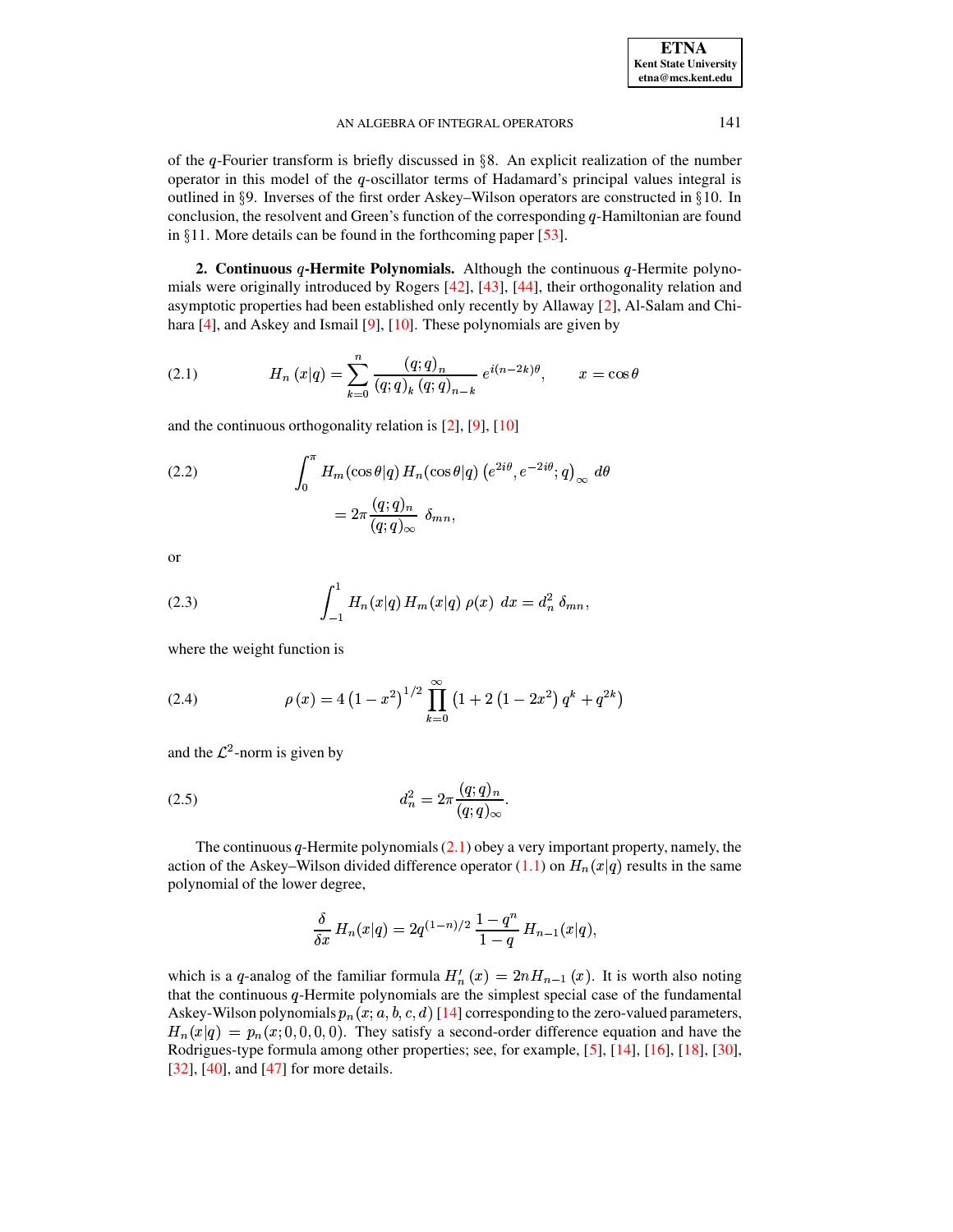**3. Bilinear Generating Functions.** There are several important generating functions for the continuous  $q$ -Hermite polynomials; see, for example, [\[6\]](#page-14-11), [\[30\]](#page-15-10), [\[48\]](#page-15-14), and [\[51\]](#page-15-15). The Poisson kernel of Rogers, or the  $q$ -Mehler formula, is one of them

<span id="page-2-0"></span>(3.1) 
$$
T_t(x,y) := \sum_{n=0}^{\infty} \frac{t^n}{d_n^2} H_n(x|q) H_n(y|q)
$$

$$
= \frac{\left(q, t^2; q\right)_{\infty}}{2\pi \left(te^{i\theta + i\varphi}, te^{i\theta - i\varphi}, te^{i\varphi - i\theta}, te^{-i\theta - i\varphi};q)_{\infty}}
$$

with  $x=\cos\theta, y=\cos\varphi, |t| < 1$  and  $d_n^2$  defined by [\(2.5\)](#page-1-1). A related kernel is

<span id="page-2-1"></span>(3.2) 
$$
L_t(x,y) := \sum_{n=0}^{\infty} \frac{t^n}{d_n^2} H_n(x|q) H_{n+1}(y|q)
$$

$$
= \frac{(y-tx) (q, qt^2;q)_{\infty}}{\pi (te^{i\theta+i\varphi}, te^{i\theta-i\varphi}, te^{i\varphi-i\theta}, te^{-i\theta-i\varphi};q)_{\infty}}.
$$

Both kernels [\(3.1\)](#page-2-0) and [\(3.2\)](#page-2-1) are special cases  $k = 0$  and  $k = 1$ , respectively, of a more general Carlitz's formula,

<span id="page-2-2"></span>(3.3) 
$$
\sum_{n=0}^{\infty} \frac{t^n}{(q;q)_n} H_n(x|q) H_{n+k}(y|q)
$$

$$
= \frac{\left(t^2 q^k; q\right)_{\infty} (q;q)_k p_k \left(\cos \varphi; t e^{i\theta}, t e^{-i\theta}\right)}{\left(t e^{i\theta + i\varphi}, t e^{i\theta - i\varphi}, t e^{i\varphi - i\theta}, t e^{-i\theta - i\varphi}; q\right)_{\infty}},
$$

where

$$
p_k \left( \cos \varphi ; a, b \right) = \frac{(a b; q)_k}{a^k \left( q; q \right)_k} \, {}_3\varphi_2 \left( \begin{array}{c} q^{-k}, \, a e^{i \varphi}, \, a e^{-i \varphi} \\ a b, \quad 0 \end{array} ; \, q, q \right)
$$

are the Al-Salam and Chihara polynomials; see, for example, [\[14\]](#page-14-7) and [\[34\]](#page-15-16). Carlitz [\[22\]](#page-14-12) derived [\(3.3\)](#page-2-2) using series manipulations; Al-Salam and Ismail [\[5\]](#page-14-8) gave another proof using the fact that the continuous  $q$ -Hermite polynomials are the moments of the distribution function of the Al-Salam and Carlitz polynomials [\[3\]](#page-14-13).

Let us also consider another related kernel

<span id="page-2-3"></span>(3.4) 
$$
M_t(x,y) := \sum_{m=0}^{\infty} H_m(x|q) H_{m+1}(y|q) \frac{t^m}{d_{m+1}^2}
$$

$$
= \sum_{n=0}^{\infty} q^n L_{tq^n}(x,y)
$$

and introduce the generalizations of the  $T, L$  and  $M$  kernels as follows:

(3.5) 
$$
L_t^{(k)}(x,y) := \sum_{n=0}^{\infty} \frac{t^n}{d_n^2} H_n(x|q) H_{n+k}(y|q)
$$

$$
= \frac{\left(q, t^2 q^k; q\right)_{\infty} (q;q)_k p_k \left(y; t e^{i\theta}, t e^{-i\theta}\right)}{2\pi \left(t e^{i\theta + i\varphi}, t e^{i\theta - i\varphi}, t e^{i\varphi - i\theta}, t e^{-i\theta - i\varphi}; q\right)_{\infty}}
$$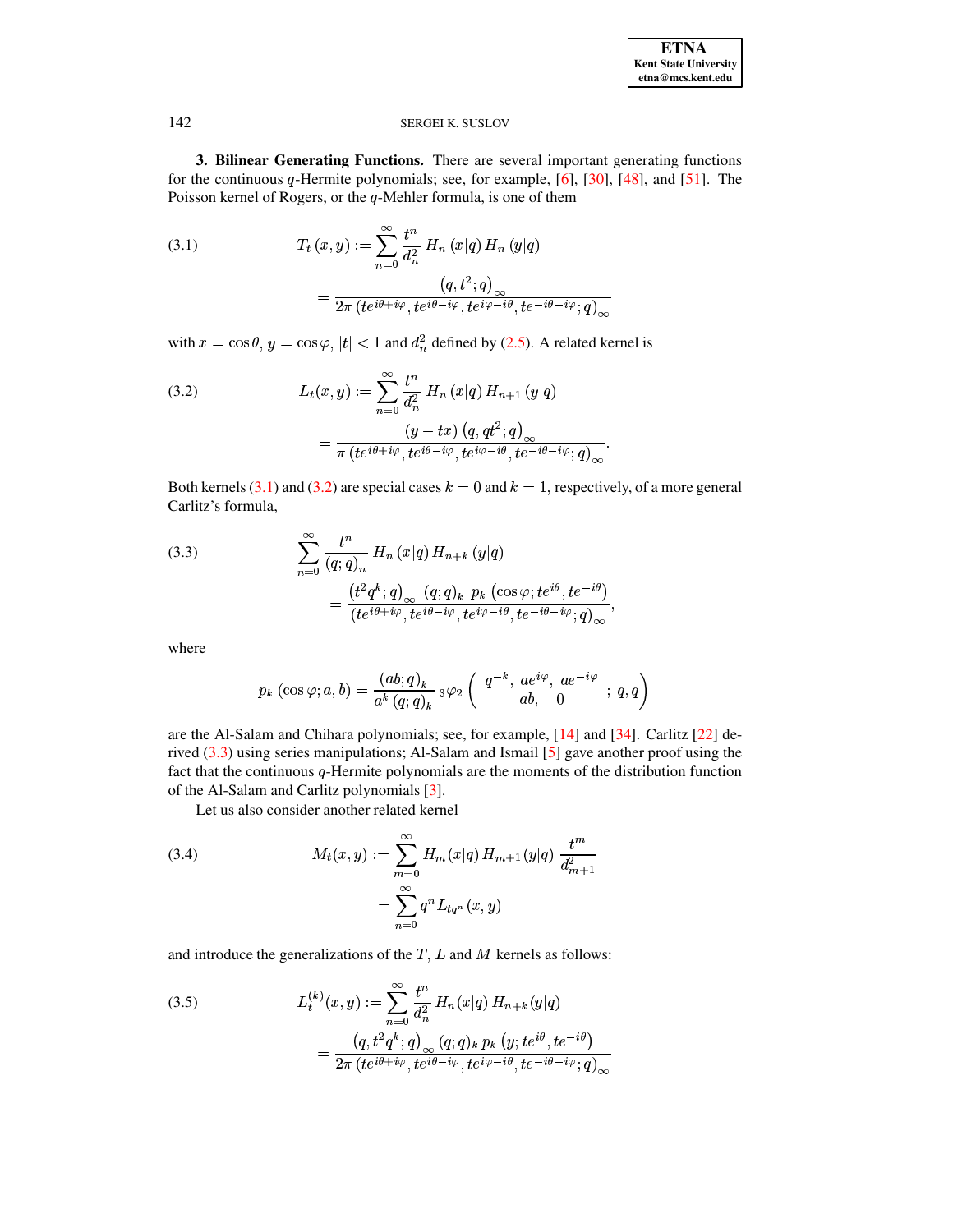and

<span id="page-3-0"></span>(3.6) 
$$
M_t^{(k)}(x,y) := \sum_{m=0}^{\infty} H_m(x|q) H_{m+k}(y|q) \frac{t^m}{d_{m+k}^2}
$$

$$
= \sum_{n=0}^{\infty} q^n \frac{(q^k;q)_n}{(q;q)_n} L_{tq^n}^{(k)}(x,y).
$$

With the help of these kernels  $(3.1)$ ,  $(3.2)$ ,  $(3.4)$ – $(3.6)$  we shall introduce in this paper a family of integral operators related to the so-called  $q$ -Heisenberg algebra.

**4.** The *q*-Heisenberg Algebra. Recent advances in quantum groups has led to a study of the so-called  $q$ -harmonic oscillators, originally introduced by Arik and Coon [\[7\]](#page-14-14) and then rediscovered by Biedenharn [\[19\]](#page-14-15) and Macfarline [\[38\]](#page-15-17); see, for example, [\[12\]](#page-14-16), [\[13\]](#page-14-17), [\[17\]](#page-14-18),  $[27]$ ,  $[28]$ ,  $[29]$ ,  $[25]$ ,  $[26]$ ,  $[57]$ ,  $[61]$ , and references therein. The  $q$ -oscillator is a simple quantum mechanical system described by an annihilation operator and a creation operator parameterized by a parameter  $q$ . The basic problem is to find realizations of these operators as differential, difference or integral operators acting on appropriate functional spaces. The first model of  $q$ -oscillator in a Hilbert space of analytic functions was discussed in [\[7\]](#page-14-14). Later introduced models of  $q$ -oscillators are closely related to the  $q$ -orthogonal polynomials. The -analogs of boson operators have been studied by various authors and the corresponding wave functions were constructed in terms of the continuous  $q$ -Hermite polynomials of Rogers [\[42\]](#page-15-7)–[\[44\]](#page-15-9) by Atakishiyev and Suslov [\[15\]](#page-14-23) and by Floreanini and Vinet [\[29\]](#page-15-18); in terms of the Stieltjes–Wigert polynomials [\[46\]](#page-15-21), [\[60\]](#page-15-22) by Atakishiyev and Suslov [\[17\]](#page-14-18); and in terms of  $q$ -Charlier polynomials of Al-Salam and Carlitz  $[3]$  by Askey and Suslov  $[12]$ ,  $[13]$  and by Zhedanov  $[61]$ . The model related to the Rogers–Szegő polynomials [\[54\]](#page-15-23) was investigated by Macfarline [\[38\]](#page-15-17) and by Floreanini and Vinet [\[27\]](#page-14-19). In this note we shall restrict ourselves only to the model related to the continuous q-Hermite polynomials where the weight function  $\rho(x)$ given by [\(2.4\)](#page-1-2) is continuous and positive on  $(-1, 1)$  and the corresponding wave functions form a complete system.

Just as the Hermite polynomials  $H_n(x)$  are associated with the wave functions for the harmonic oscillator [\[36\]](#page-15-24), the continuous q-Hermite polynomials  $H_n(x|q)$  are associated with the normalized  $q$ -wave function for the  $q$ -harmonic oscillator,

$$
\Psi_n(x|q) = \left[\frac{(q^{n+1};q)_{\infty}}{2\pi}\right]^{1/2} \sqrt{\rho(x)} H_n(x|q),
$$

so that the orthogonality relation  $(2.2)$ – $(2.5)$  now reads

$$
\int_{-1}^1 \Psi_n(x|q) \Psi_n(x|q) dx = \delta_{mn}.
$$

The q-annihilation operator  $a_q(x)$  and the q-creation operator  $a_q^+(x)$  that satisfy the commutation rule

$$
a_q(x)a_q^+(x)-q^{-1}a_q^+(x)a_q(x)=1\\
$$

were introduced explicitly in  $[15]$ . In this paper we shall consider another form of the  $q$ -boson operators which is equivalent to those given in [\[15\]](#page-14-23), but more convenient for our purposes; see [\[28\]](#page-14-20).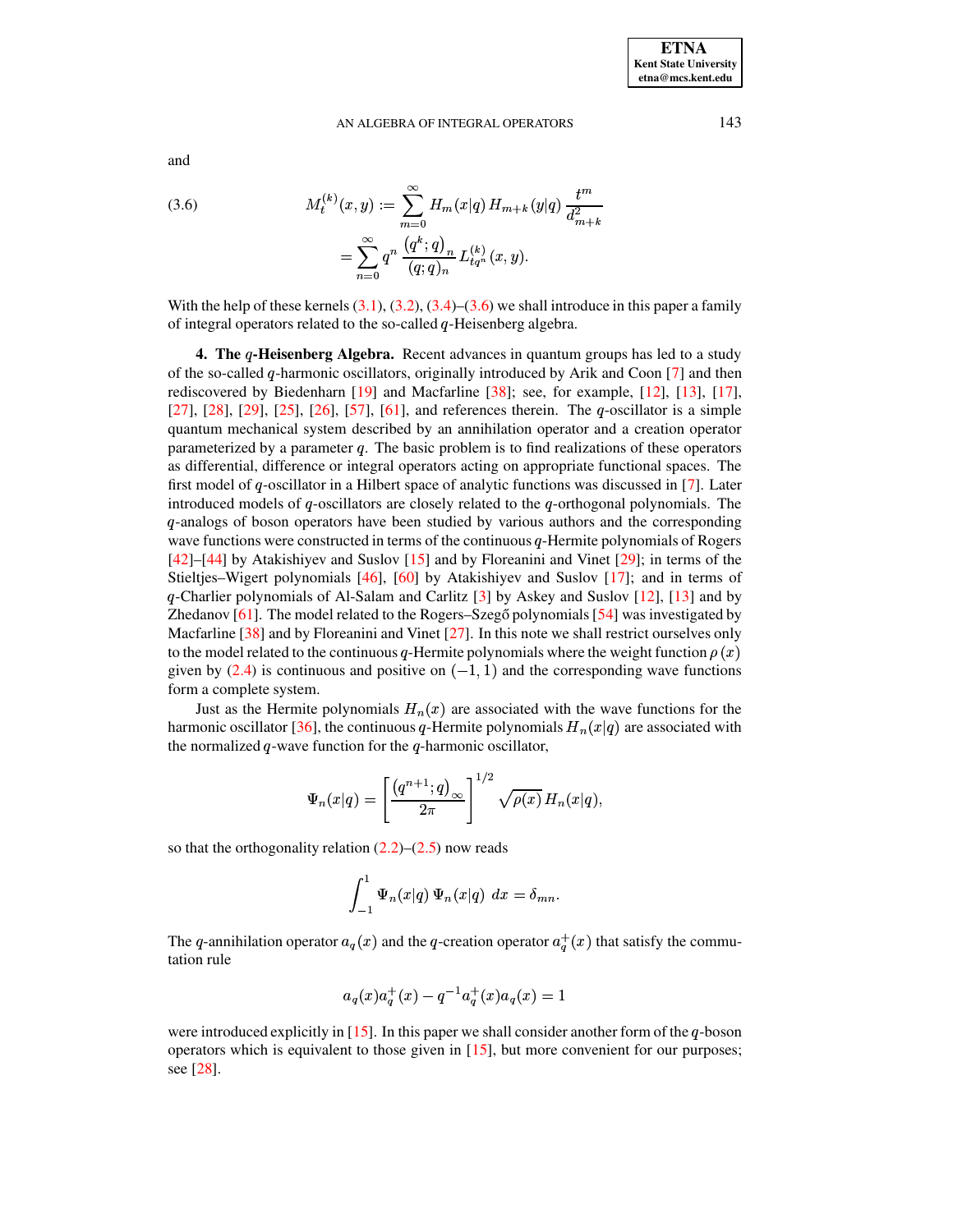<span id="page-4-0"></span>The q-annihilation operator  $a = a_q(x)$  and the q-creation operator  $b = a_q^+(x)$  satisfy the commutation rule

$$
(4.1) \t\t ab - q^{-1}ba = 1
$$

and act on the corresponding  $q$ -wave functions as follows

<span id="page-4-5"></span>(4.2) 
$$
a |n\rangle = \left(\frac{1 - q^{-n}}{1 - q^{-1}}\right)^{1/2} |n - 1\rangle,
$$

<span id="page-4-6"></span>(4.3) 
$$
b|n\rangle = \left(\frac{1-q^{-n-1}}{1-q^{-1}}\right)^{1/2} |n+1\rangle.
$$

<span id="page-4-1"></span>Let S be a space of analytic functions spanned by  ${H_n(x|q)}_{n=0}^{\infty}$  and let the weighted inner product in  $S$  be

(4.4) 
$$
(\psi, \chi)_{\rho} := \int_{-1}^{1} \psi^* (x) \chi (x) \rho (x) dx,
$$

where  $*$  denotes the complex conjugate; we need also impose certain analyticity condition on the functions  $\psi$  and  $\chi$  [\[53\]](#page-15-0); see also [\[52\]](#page-15-25), [\[45\]](#page-15-26) for the maximum domain of analyticity of the series in the continuous  $q$ -Hermite polynomials.

In this paper we consider the following explicit realization of the  $q$ -annihilation  $\alpha$  and  $q$ -creation  $b$  operators. One can easily verify that the divided difference operators

<span id="page-4-3"></span>(4.5) 
$$
a = -\frac{q^{1/2}}{(1-q)^{1/2}} \left( q^s - q^{-s} \right)^{-1} \left( e^{1/2 \theta} - e^{-1/2 \theta} \right),
$$

<span id="page-4-4"></span>(4.6) 
$$
b = -\frac{1}{(1-q)^{1/2}} \left( q^s - q^{-s} \right)^{-1} \left( q^{-2s} e^{1/2 \theta} - q^{2s} e^{-1/2 \theta} \right),
$$

acting on analytic functions of the form

 $\psi(s) = \Psi(x(s)), \qquad x(s) = (q^s + q^{-s})/2,$ 

where  $\exp(\alpha \, \partial)$  is the shift operator,

$$
\exp{(\alpha \partial)} \psi(s) = \psi(s + \alpha),
$$

indeed, satisfy the  $q$ -commutation rule [\(4.1\)](#page-4-0). Moreover, it is easy to see that these operators are adjoint to each other,

$$
\left(b\psi,\chi\right)_\rho = \left(\psi,a\chi\right)_\rho,
$$

with respect to the inner product  $(4.4)$  in the space of analytic functions under consideration.

**5. Introducing Integral Operators.** Using the T, L and M kernels given by  $(3.1)$ –  $(3.2)$ ,  $(3.4)$  for  $|t| < 1$ , let us consider the following *integral operators* 

<span id="page-4-2"></span>(5.1) 
$$
\mathbf{T}(t) \psi(x) = \int_{-1}^{1} T_t(x, y) \psi(y) \rho(y) dy,
$$

(5.2) 
$$
\mathbf{A}(t) \psi(x) = \int_{-1}^{1} L_t(x, y) \psi(y) \, \rho(y) \, dy,
$$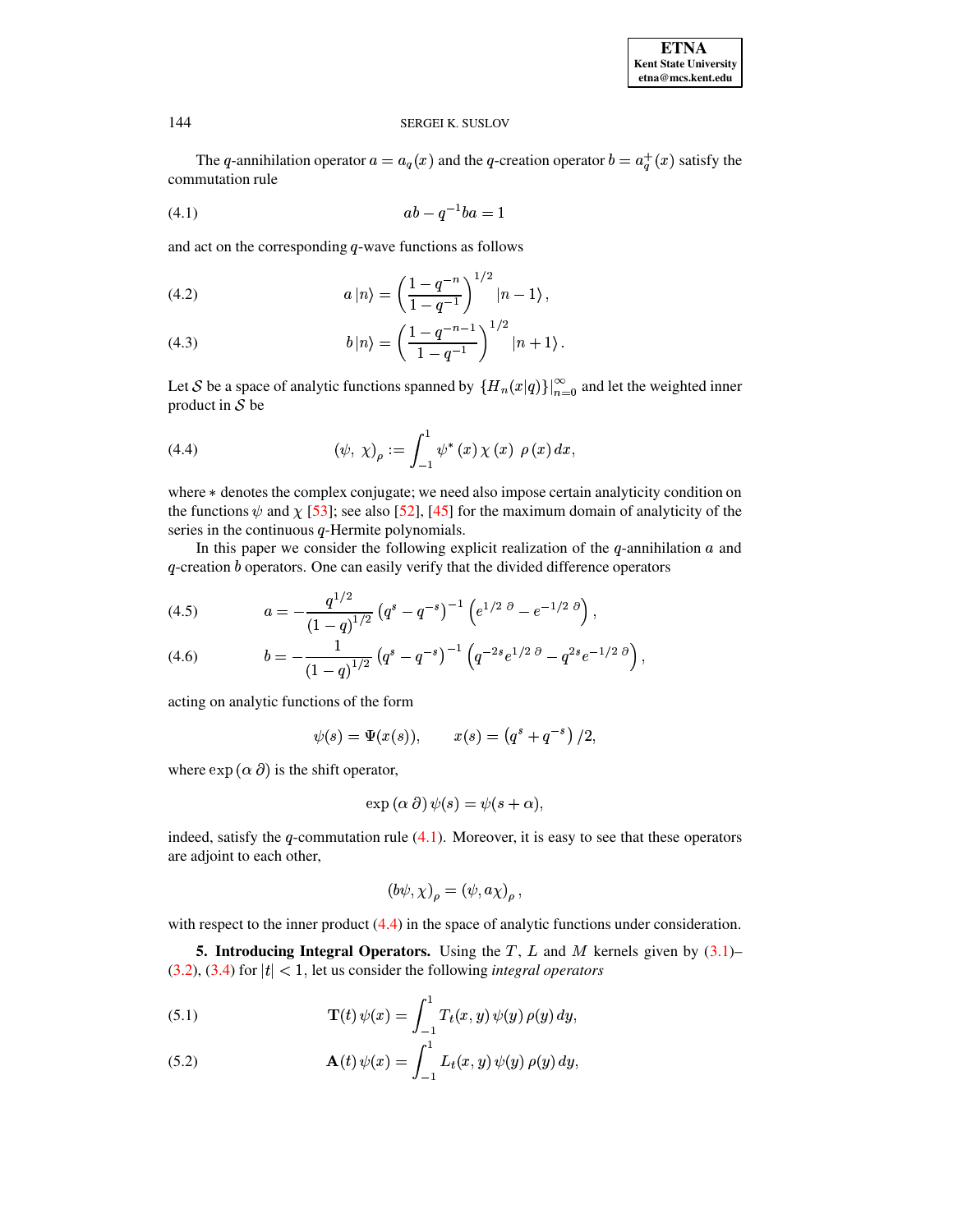(5.3) 
$$
\mathbf{C}(t) \psi(x) = \int_{-1}^{1} M_t(y, x) \psi(y) \, \rho(y) \, dy.
$$

and the corresponding adjoint operators

(5.4) 
$$
\mathbf{B}(t) \psi(x) = \int_{-1}^{1} L_t(y, x) \psi(y) \rho(y) dy,
$$

<span id="page-5-1"></span>(5.5) 
$$
\mathbf{D}(t) \psi(x) = \int_{-1}^{1} M_t(x, y) \psi(y) \rho(y) dy.
$$

with respect to the inner product  $(4.4)$ . Indeed,

$$
(\mathbf{A}\psi, \chi)_{\rho} = (\psi, \mathbf{B}\chi)_{\rho}, \quad (\mathbf{C}\psi, \chi)_{\rho} = (\psi, \mathbf{D}\chi)_{\rho}
$$

by the Fubini theorem when  $|t|$  < 1; see, for example, [1], [23], [35], [37], [56] for an extensive theory of the integral operators.

In a more general setting, let us introduce also

$$
\mathbf{A}^{(k)}(t) \psi(x) = \int_{-1}^{1} L_t^{(k)}(x, y) \psi(y) \rho(y) dy,
$$
  

$$
\mathbf{B}^{(k)}(t) \psi(x) = \int_{-1}^{1} L_t^{(k)}(y, x) \psi(y) \rho(y) dy,
$$
  

$$
\mathbf{C}^{(k)}(t) \psi(x) = \int_{-1}^{1} M_t^{(k)}(y, x) \psi(y) \rho(y) dy,
$$
  

$$
\mathbf{D}^{(k)}(t) \psi(x) = \int_{-1}^{1} M_t^{(k)}(x, y) \psi(y) \rho(y) dy
$$

and with the help of  $(3.6)$  verify that

$$
\mathbf{C}^{(k)}(t) = \sum_{n=0}^{\infty} q^n \, \frac{(q^k; q)_n}{(q; q)_n} \, \mathbf{B}^{(k)}(tq^n) \,,
$$

$$
\mathbf{D}^{(k)}(t) = \sum_{n=0}^{\infty} q^n \, \frac{(q^k; q)_n}{(q; q)_n} \, \mathbf{A}^{(k)}(tq^n) \,.
$$

Once again,

$$
\left(\mathbf{A}^{(k)}\psi,\chi\right)_{\rho} = \left(\psi,\mathbf{B}^{(k)}\chi\right)_{\rho},
$$

$$
\left(\mathbf{C}^{(k)}\psi,\chi\right)_{\rho} = \left(\psi,\mathbf{D}^{(k)}\chi\right)_{\rho},
$$

in the space of analytic functions, if  $|t| < 1$ .

It is easy to show that

<span id="page-5-0"></span>(5.6) 
$$
\mathbf{A}^{(k)}(t)H_m(x|q) = t^{m-k} \frac{(q;q)_m}{(q;q)_{m-k}} H_{m-k}(x|q),
$$

(5.7) 
$$
\mathbf{B}^{(k)}(t)H_m(x|q) = t^m H_{m+k}(x|q)
$$

(5.8) 
$$
\mathbf{C}^{(k)}(t)H_m(x|q) = t^m \frac{(q;q)_m}{(q;q)_{m+k}} H_{m+k}(x|q),
$$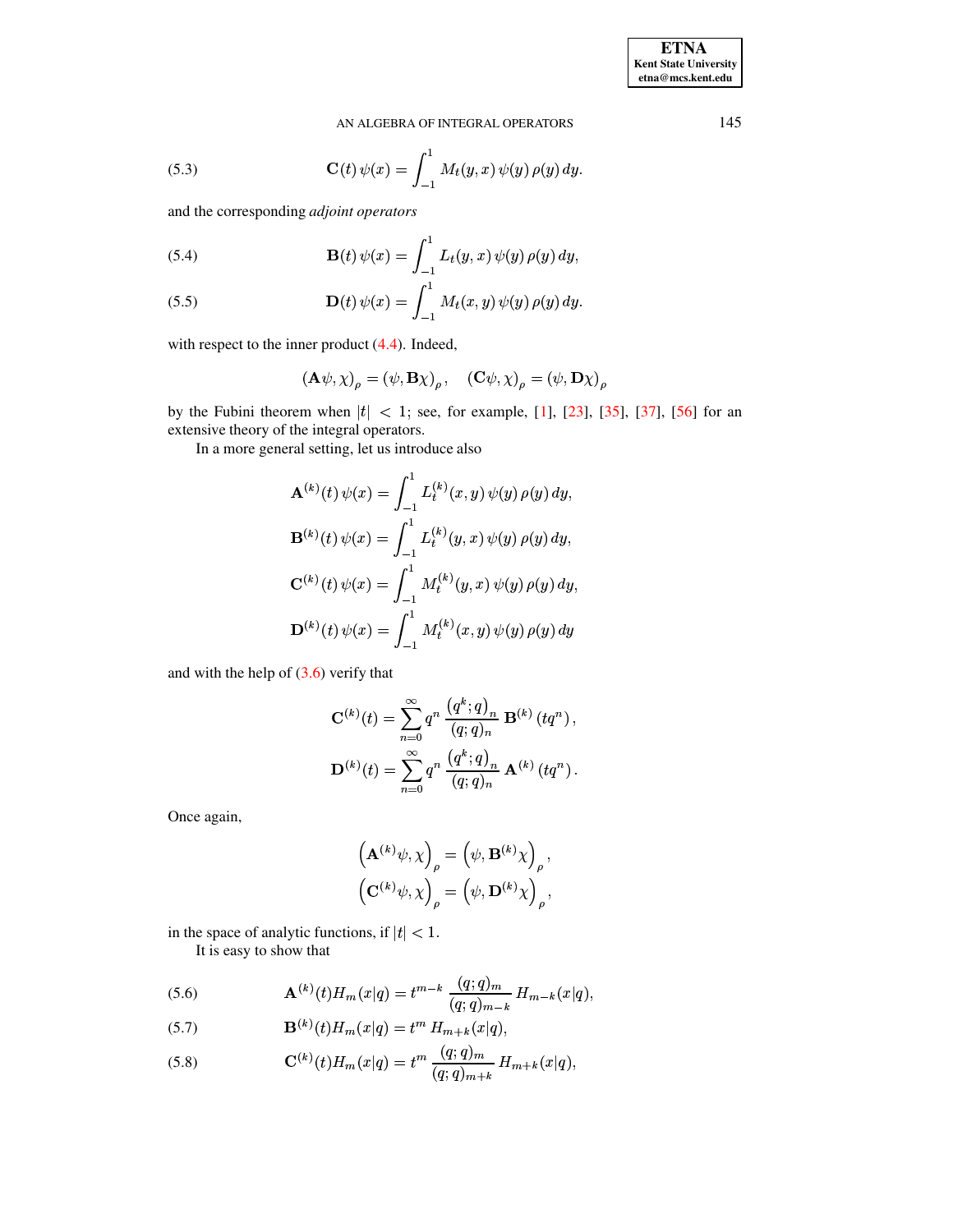<span id="page-6-0"></span>(5.9) 
$$
\mathbf{D}^{(k)}(t)H_m(x|q) = t^{m-k} H_{m-k}(x|q), \quad m \ge k.
$$

For  $k = 1$  these relations [\(5.6\)](#page-5-0)–[\(5.9\)](#page-6-0) define a set of integral operators that correspond to the so-called *raising and lowering operators* for the continuous q-Hermite polynomials:

<span id="page-6-1"></span>(5.10) 
$$
\mathbf{A}(t)H_m(x|q) = t^{m-1} (1 - q^m) H_{m-1}(x|q),
$$
  
(5.11) 
$$
\mathbf{B}(t)H_{m}(x|q) = t^m H_{m-1}(x|q).
$$

<span id="page-6-2"></span>(5.11) 
$$
\mathbf{B}(t)H_m(x|q) = t^m H_{m+1}(x|q),
$$

$$
t^m
$$

<span id="page-6-3"></span>(5.12) 
$$
\mathbf{C}(t)H_m(x|q) = \frac{t^m}{1-q^{m+1}}H_{m+1}(x|q),
$$

<span id="page-6-4"></span>(5.13) 
$$
\mathbf{D}(t)H_m(x|q) = t^{m-1}H_{m-1}(x|q), \quad m \neq 0.
$$

<span id="page-6-19"></span><span id="page-6-18"></span>The continuous  $q$ -Hermite polynomials are eigenfunctions of the  $T$ -operator:

(5.14) 
$$
\mathbf{T}(t)H_m(x|q) = t^m H_m(x|q).
$$

Combining (5.10) and (5.11) we find  
(5.15) **B** 
$$
(t_1)
$$
 **A**  $(t_2)$   $H_m(x|q) = (t_1t_2)^{m-1} (1-q^m) H_m(x|q)$ .

This *integral equation* with two free parameters  $t_1$  and  $t_2$  extends the corresponding second ? . . order difference equation for the continuous  $q$ -Hermite polynomials; see [\[14\]](#page-14-7), [\[18\]](#page-14-10) and [\[40\]](#page-15-12) for more details on this equation. Another integral equation follows from  $(5.12)$ – $(5.13)$ .<br> **6.** "Algebra" of Integral Operators. The integral operators T. A. B. C. and D ob

**6. "Algebra" of Integral Operators.** The integral operators **T**, **A**, **B**, **C**, and **D** obey<br>
ollowing *multiplication rules*:<br>  $\begin{array}{c|c|c|c|c|c} \hline \textbf{F}(t_2) & \textbf{B}(t_2) & \textbf{C}(t_2) & \textbf{D}(t_2) \end{array}$ the following *multiplication rules*:

|                                 | $\mathbf{T}\left(t_{2}\right)$ | $\mathbf{A}(t_2)$ | $\mathbf{B}\left( t_{2}\right)$ | $\mathbf{C}(t_2)$ | $\mathbf{D}(t_2)$ |
|---------------------------------|--------------------------------|-------------------|---------------------------------|-------------------|-------------------|
| $\mathbf{T}\left(t_{1}\right)$  | Eq. $(6.1)$                    | Eq. $(6.3)$       | Eq. $(6.5)$                     | Eq. $(6.7)$       | Eq. $(6.9)$       |
| $\mathbf{A}(t_1)$               | Eq. $(6.2)$                    | Eq. $(6.16)$      | Eq. $(6.12)$                    | Eq. $(6.10)$      | Eq. $(6.18)$      |
| $\mathbf{B}\left( t_{1}\right)$ | Eq. $(6.4)$                    | Eq. $(6.13)$      | Eq. $(6.17)$                    | Eq. $(6.20)$      | Eq. $(6.11)$      |
| $\mathbf{C}(t_1)$               | Eq. $(6.6)$                    | Eq. $(6.11)$      | Eq. $(6.21)$                    | Eq. $(6.22)$      | Eq. $(6.14)$      |
| $\mathbf{D}(t_1)$               | Eq. $(6.8)$                    | Eq. $(6.19)$      | Eq. $(6.10)$                    | Eq. $(6.15)$      | Eq. $(6.23)$      |

All the products in this table can be evaluated directly from the definitions of the integral operators and corresponding kernels in the following manner:

<span id="page-6-16"></span><span id="page-6-13"></span><span id="page-6-10"></span><span id="page-6-7"></span><span id="page-6-6"></span><span id="page-6-5"></span>

| (6.1)  | $\mathbf{T}(t_1) \mathbf{T}(t_2) = \mathbf{T}(t_1 t_2),$                                                                       |
|--------|--------------------------------------------------------------------------------------------------------------------------------|
| (6.2)  | ${\bf A}(t_1) {\bf T}(t_2) = t_2 {\bf A}(t_1 t_2),$                                                                            |
| (6.3)  | $T (t1) A (t2) = A (t1t2)$ ,                                                                                                   |
| (6.4)  | ${\bf B}(t_1) {\bf T}(t_2) = {\bf B}(t_1 t_2),$                                                                                |
| (6.5)  | $\mathbf{T}(t_1) \mathbf{B}(t_2) = t_1 \mathbf{B}(t_1 t_2),$                                                                   |
| (6.6)  | ${\bf C}(t_1) {\bf T}(t_2) = {\bf C}(t_1 t_2),$                                                                                |
| (6.7)  | $\mathbf{T}(t_1) \mathbf{C}(t_2) = t_1 \mathbf{C}(t_1 t_2),$                                                                   |
| (6.8)  | ${\bf D}(t_1) {\bf T}(t_2) = t_2 {\bf D}(t_1 t_2),$                                                                            |
| (6.9)  | $\mathbf{T}(t_1) \mathbf{D}(t_2) = \mathbf{D}(t_1 t_2),$                                                                       |
| (6.10) | ${\bf A}(t_1) {\bf C}(t_2) = {\bf D}(t_1) {\bf B}(t_2) = {\bf T}(t_1 t_2),$                                                    |
| (6.11) | <b>C</b> $(t_1)$ <b>A</b> $(t_2)$ = <b>B</b> $(t_1)$ <b>D</b> $(t_2)$ = $(t_1t_2)^{-1}$ ( <b>T</b> $(t_1t_2)$ - <b>T</b> (0)), |
|        |                                                                                                                                |

<span id="page-6-17"></span><span id="page-6-15"></span><span id="page-6-12"></span><span id="page-6-11"></span><span id="page-6-9"></span><span id="page-6-8"></span>(6.12) 
$$
\mathbf{A}(t_1) \mathbf{B}(t_2) = \mathbf{T}(t_1 t_2) - q \mathbf{T}(q t_1 t_2),
$$
  
(6.13) 
$$
\mathbf{B}(t_1) \mathbf{A}(t_2) = (t_1 t_2)^{-1} (\mathbf{T}(t_1 t_2) - \mathbf{T}(q t_1 t_2))
$$

<span id="page-6-14"></span>(6.13) 
$$
\mathbf{B}(t_1) \mathbf{A}(t_2) = (t_1 t_2)^{-1} (\mathbf{T}(t_1 t_2) - \mathbf{T}(qt_1 t_2)),
$$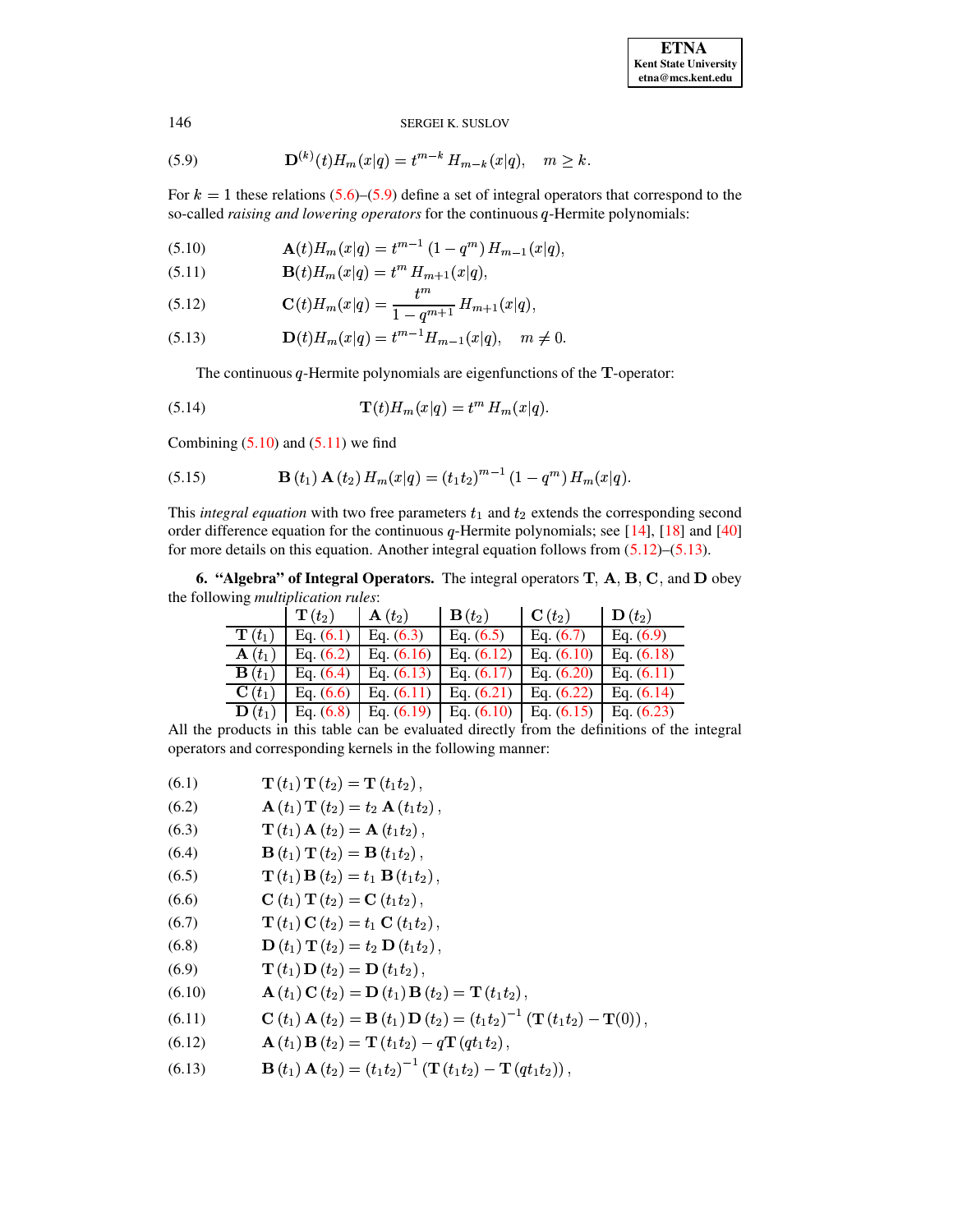**ETNA Kent State University**  $etna@mcs. kent.edu$ 

#### AN ALGEBRA OF INTEGRAL OPERATORS

<span id="page-7-6"></span>(6.14) 
$$
\mathbf{C}(t_1)\mathbf{D}(t_2) = (t_1t_2)^{-1}\left(\sum_{k=0}^{\infty}\mathbf{T}(t_1t_2q^k) - \mathbf{T}(0)\right),
$$

 $\infty$ 

<span id="page-7-8"></span>(6.15) 
$$
\mathbf{D}(t_1) \mathbf{C}(t_2) = \sum_{k=0}^{\infty} \mathbf{T}(t_1 t_2 q^k) q^k,
$$

<span id="page-7-0"></span>(6.16) 
$$
\mathbf{A}(t_1) \mathbf{A}(t_2) = t_2 \mathbf{A}^{(2)}(t_1 t_2)
$$

<span id="page-7-2"></span>(6.17) 
$$
\mathbf{B}(t_1) \mathbf{B}(t_2) = t_1 \mathbf{B}^{(2)}(t_1 t_2)
$$

<span id="page-7-1"></span>(6.18) 
$$
\mathbf{A}(t_1) \mathbf{D}(t_2) = t_2 \sum_{k=0}^{\infty} q^{2k} \mathbf{A}^{(2)} (t_1 t_2 q^k),
$$

<span id="page-7-7"></span>(6.19) 
$$
\mathbf{D}(t_1) \mathbf{A}(t_2) = t_2 \sum_{k=0}^{\infty} q^k \mathbf{A}(t_1 t_2 q^k),
$$

<span id="page-7-3"></span>(6.20) 
$$
\mathbf{B}(t_1) \mathbf{C}(t_2) = t_1 \sum_{k=0}^{\infty} q^k \mathbf{B}^{(2)}(t_1 t_2 q^k),
$$

<span id="page-7-4"></span>(6.21) 
$$
\mathbf{C}(t_1) \mathbf{B}(t_2) = t_1 \sum_{k=0}^{\infty} q^{2k} \mathbf{B}^{(2)}(t_1 t_2 q^k),
$$

<span id="page-7-5"></span>(6.22) 
$$
\mathbf{C}(t_1) \mathbf{C}(t_2) = t_1 \sum_{k=0}^{\infty} q^k \frac{1 - q^{k+1}}{1 - q} \mathbf{B}^{(2)}(t_1 t_2 q^k),
$$

<span id="page-7-9"></span>(6.23) 
$$
\mathbf{D}(t_1) \mathbf{D}(t_2) = t_1 \sum_{k=0}^{\infty} q^k \frac{1 - q^{k+1}}{1 - q} \mathbf{A}^{(2)}(t_1 t_2 q^k)
$$

and so on. Here  $\max(|t_1|, |t_2|) < 1$ , when all integral operators are bounded.

Although this "algebra" of integral operators is not closed, it unifies many important properties of these operators in a single algebraic structure and deserves detailed study. For instance, it contains the inverses of the Askey-Wilson divided difference operators [20] and the  $q$ -Fourier transform  $[8]$  as special cases after certain analytic continuation with respect to the free parameter. We shall consider several important examples.

7. Some Degenerate Cases of Integral Operators. So far we have considered the integral operators  $(5.1)$ – $(5.5)$  with  $|t| < 1$ , when they are bounded. In this section we shall consider analytic continuation of these integral operators outside the interval  $0 \le t < 1$ . This leads to several important (unbounded) operators, when  $t = 1$ ,  $q^{-1/2}$ ,  $q^{-1}$ , etc.

7.1. Operator  $T(1)$ . It can be shown that

$$
\lim_{t \to 1^{-}} \int_{-1}^{1} T_t(x, y) \psi(y) \rho(y) dy = \psi(x),
$$

or  $T(1)$  is the identity operator

<span id="page-7-10"></span>
$$
\mathbf{T}\left( 1\right) =I
$$

in the space of analytic functions under consideration; see  $[53]$  for more details.

**7.2. Operator T**  $(q^{-1/2})$ . In a similar fashion

(7.1) 
$$
\mathbf{T}\left(q^{-1/2}\right) = \frac{q^s e^{-1/2 \ \partial} - q^{-s} e^{1/2 \ \partial}}{q^s - q^{-s}}.
$$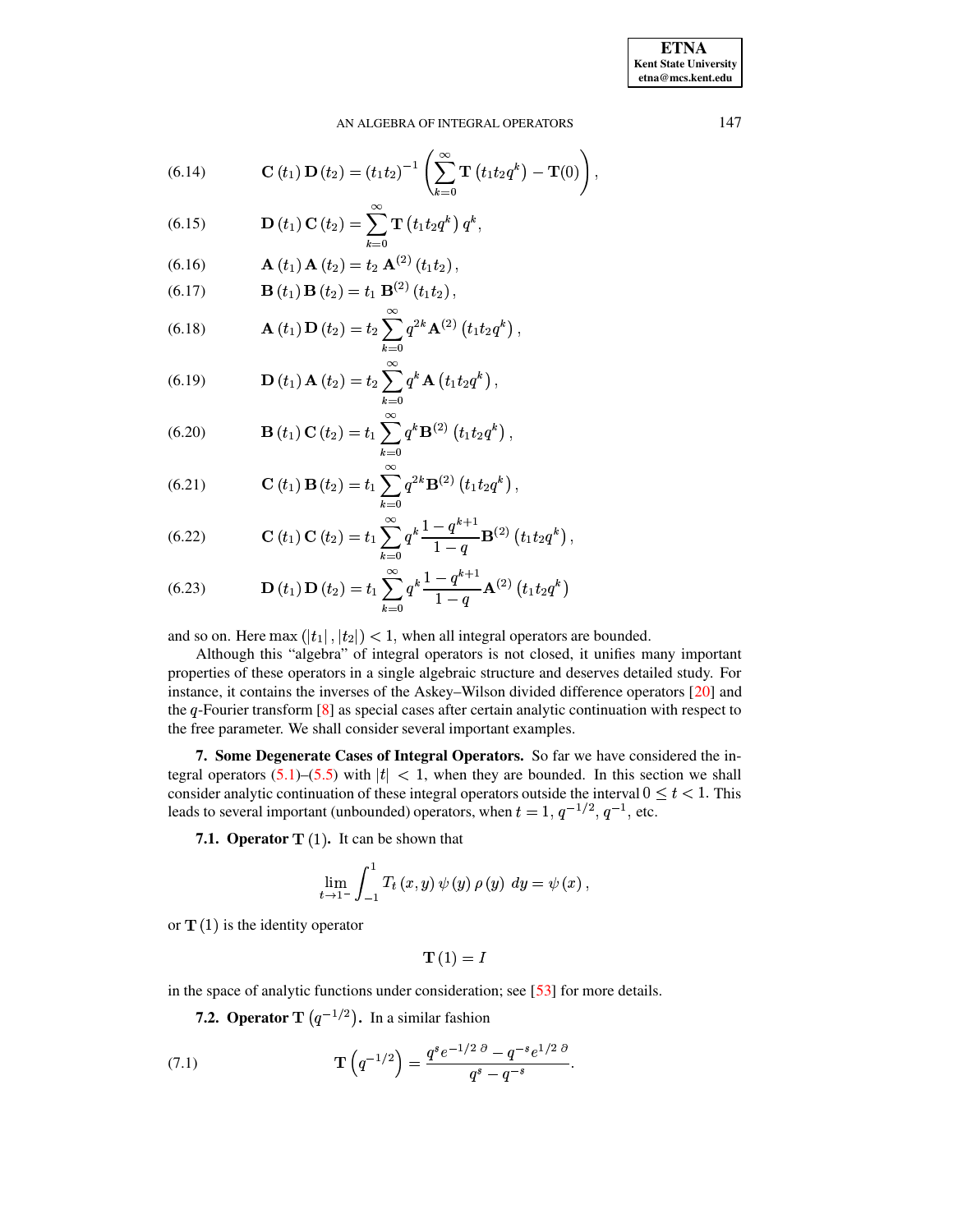This can be shows as a result of "collision" of the poles in the complex plane [53]. Now operators **T**  $(q^{-k/2})$  can be found as products of **T**  $(q^{-1/2})$  from (7.1):

$$
\left(\mathbf{T}\left(q^{-1/2}\right)\right)^k=\mathbf{T}\left(q^{-k/2}\right).
$$

For example,

$$
\mathbf{T} (q^{-1}) = \mathbf{T} (q^{-1/2}) \mathbf{T} (q^{-1/2})
$$
\n
$$
= \frac{q^{-2s-1/2} e^{\partial}}{(q^s - q^{-s}) (q^{s+1/2} - q^{-s-1/2})}
$$
\n
$$
+ \frac{q^{2s-1/2} e^{-\partial}}{(q^s - q^{-s}) (q^{s-1/2} - q^{-s+1/2})}
$$
\n
$$
- \frac{q^{2s-1/2} I}{(q^{s-1/2} - q^{-s+1/2}) (q^{s+1/2} - q^{-s-1/2})},
$$

where  $I$  is the identity operator.

The operator  $\mathbf{T}(q^{-1})$  is closely related to the *Hamiltonian* of the model of the *q*-harmonic oscillator under consideration, namely,

$$
H = ba = \frac{1 - \mathbf{T} (q^{-1})}{1 - q^{-1}}
$$
  
= 
$$
\frac{(1 - \mathbf{T} (q^{-1/2})) (1 + \mathbf{T} (q^{-1/2}))}{(1 - q^{-1/2}) (1 + q^{-1/2})}
$$

Here a and b are the q-annihilation and q-creation operators, given by  $(4.5)$  and  $(4.6)$ , respectively.

**7.3. Operators A**  $(q^{-1/2})$  and **B**  $(q^{-1/2})$ . "Colliding" the poles in the complex plane [53], one can show that

$$
\mathbf{A}\left(q^{-1/2}\right) = \left(1 - q\right)^{1/2} a,
$$

which is up to a factor just the first order Askey–Wilson divided difference operator; cf.  $(1.1)$ and  $(4.5)$ .

In a similar manner,

$$
\mathbf{B}\left(q^{-1/2}\right) = \left(1 - q\right)^{1/2} b.
$$

From the multiplication table of the integral operators we obtain the following  $(q)$ commutators:

$$
\mathbf{A}(t_1)\mathbf{B}(t_2)-t_1t_2\mathbf{B}(t_2)\mathbf{A}(t_1)=(1-q)\mathbf{T}(qt_1t_2),
$$

$$
\mathbf{A}(t_1)\mathbf{B}(t_2) - qt_1t_2\mathbf{B}(t_2)\mathbf{A}(t_1) = (1-q)\mathbf{T}(t_1t_2).
$$

The special cases  $t_1 = t_2 = q^{-1/2}$  are well-known in the theory of q-oscillators [19], [38]:

$$
ab - q^{-1}ba = I, \quad ab - ba = \mathbf{T} (q^{-1}).
$$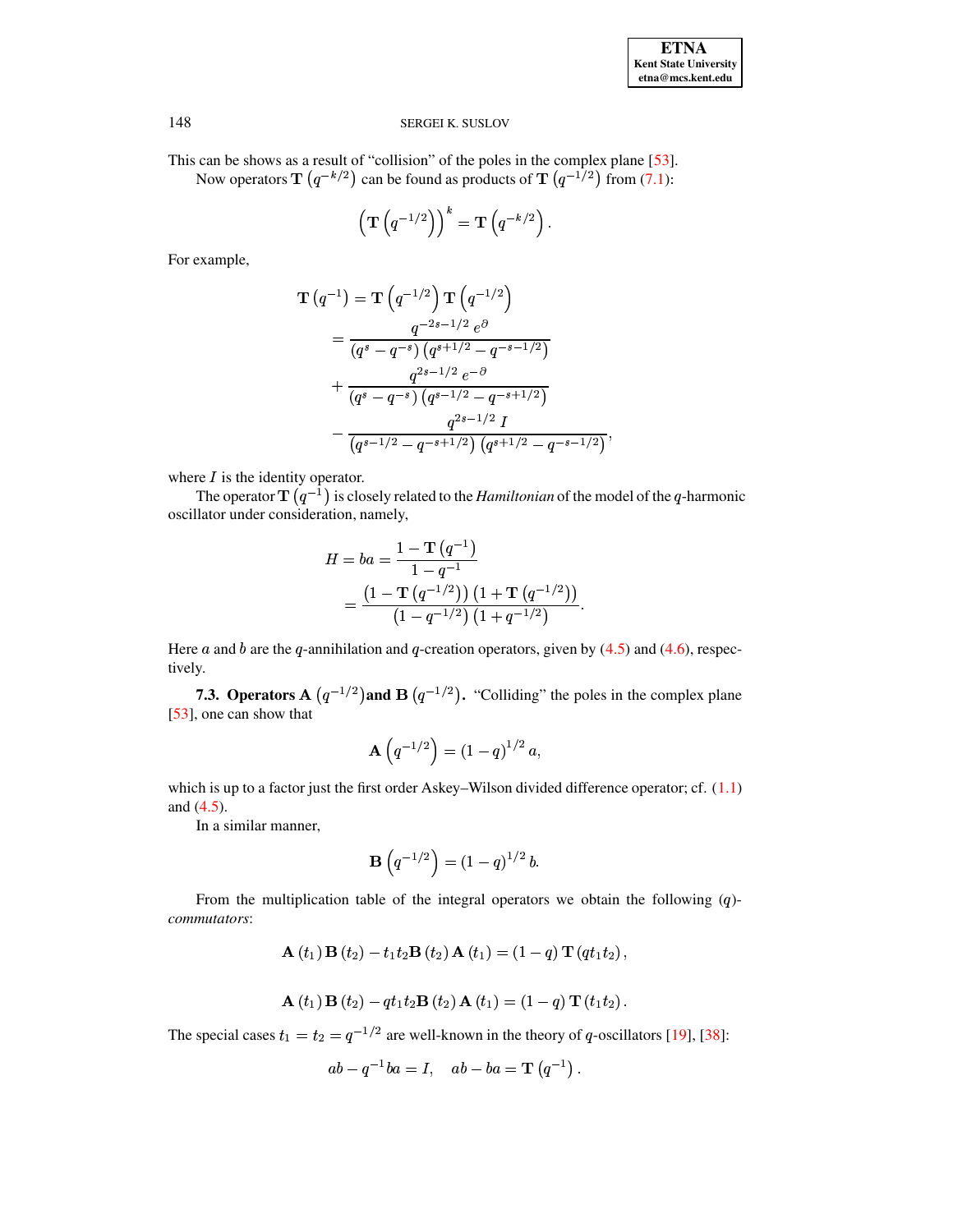Also, from the multiplication table of the integral operators,

$$
A (t1) T (t2) = t2T (t2) A (t1),
$$

$$
B(t1)T(t2) = t2-1T(t2)B(t1),
$$

and when  $t_1 = q^{-1/2}$ ,  $t_2 = t$  one gets

$$
a\mathbf{T}\left( t\right) =t\mathbf{T}\left( t\right) a,
$$

$$
b\mathbf{T}\left( t\right) =t^{-1}\mathbf{T}\left( t\right) b.
$$

In the case  $t = q^{-1/2}$  we can use these relations in order to determine the spectrum of the  $q$ -Hamiltonian  $H$  in a pure algebraic form.

The normalized  $q$ -wave functions in the model of  $q$ -oscillator under consideration are

$$
\psi_n(x) = [(q^{n+1}; q)_{\infty}/2\pi]^{1/2} H_n(x|q)
$$

with the *orthogonality relation* 

$$
\int_{-1}^{1} \psi_n(x) \psi_m(x) \rho(x) dx = \delta_{mn}
$$

and the explicit action of the q-annihilation and q-creation operators on these wave functions is

$$
a\psi_n = \left(\frac{1-q^{-n}}{1-q^{-1}}\right)^{1/2} \psi_{n-1},
$$
  

$$
b\psi_n = \left(\frac{1-q^{-n-1}}{1-q^{-1}}\right)^{1/2} \psi_{n+1}
$$

according to the general rule  $(4.2)$ – $(4.3)$ .

8. Generalized q-Fourier Transform and its Inverse. The semi-group property from the multiplication table is

$$
\mathbf{T}(t_1) \mathbf{T}(t_2) = \mathbf{T}(t_1 t_2),
$$

when max  $(|t_1|, |t_2|) < 1$ . "Analytic continuation" of the integral operators  $\mathbf{T}(t_{1,2})$  on the unit circle  $|t_{1,2}| = 1$  results in the *q-Fourier transform* [8], [11], [41], [53] (usually, in the classical case,  $\tau = \pi/2$  [55], [59], but we discuss the general case with  $0 < \tau < \pi$ ). Then, formally,

$$
{\bf T}\left(e^{i\tau}\right){\bf T}\left(e^{-i\tau}\right)=I,
$$

where  $I$  is the identity operator. The explicit transformation formulas in the spaces of analytic functions can be given in terms of *Cauchy's principal value integral*. The *q*-Fourier transform and its inverse are certain singular integral equations, somewhat similar to the case of the classical Hilbert transform; see  $[24]$ ,  $[39]$  for an account of the theory of singular integral equations.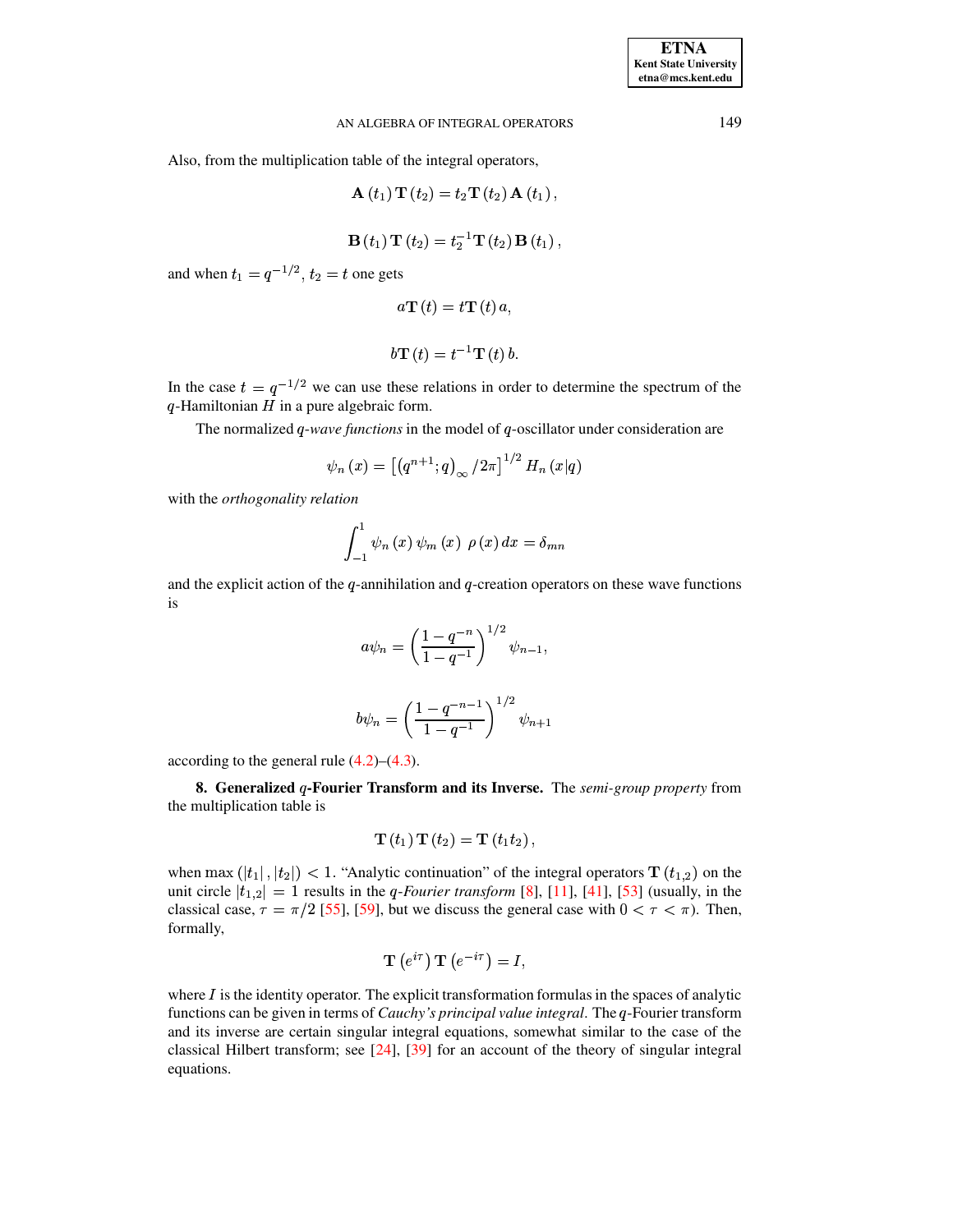**9. The "Number" Operator.** The concept of number operator is well-known in quantum mechanics  $[36]$ . Similar operators were formally introduced in the theory of q-harmonic operators [19], [38], but explicit realizations of these "number" operators were not constructed. In the model of the q-oscillator under consideration it is natural to introduce this operator as the *generator* of the semi-group of the integral operators  $\mathbf{T}(t)$  [53]. Denote

$$
\mathbf{T}_{\alpha}=\left. \mathbf{T}\left( t\right) \right\vert _{t=e^{\alpha}}
$$

or in the form of a contour integral,

$$
\mathbf{T}_{\alpha}\psi\left(x\right)=\int_{\Gamma}T_{e^{\alpha}}\left(x,y\right)\;\psi\left(y\right)\;\rho\left(y\right)dy,
$$

where  $\Gamma$  is a contour corresponding to analytic continuation of the operator  $\mathbf{T}(t)$  to the values  $|t| > 1$ ; see [53] for the details. Then the semi-group properties can be written as usual

$$
\mathbf{T}_0 = I, \qquad \mathbf{T}_{\alpha} \mathbf{T}_{\beta} = \mathbf{T}_{\alpha + \beta}
$$

and formally

$$
\mathbf{T}_{\alpha} = \exp(\alpha \mathcal{I}) = \sum_{n=0}^{\infty} \frac{(\alpha \mathcal{I})^n}{n!},
$$

where by the definition the "infinitesimal" operator is

$$
\mathcal{I} := \left. \left( \frac{d \mathbf{T}_{\alpha}}{d \alpha} \right) \right|_{\alpha = 0}.
$$

Explicit realization of the *number operator*  $I$  can be given in terms of *Hadamard's principal value integral* in the space of analytic functions; see [53] for the details.

**10. Inversions of Operators A** (*t*) and **B** (*t*). The operators **A** (*t*) and **B** (*t*) are bounded integral operators for  $|t| < 1$ ; they admit an analytic continuation in the larger domain  $|t| > 1$ and become unbounded divided difference operators when  $t = q^{-1/2}$ . The problem of finding inverses of these operators is similar to the familiar classical results

$$
\frac{d}{dx} \int f(x) dx = f(x),
$$
  

$$
\int \frac{d}{dx} f(x) dx = f(x) + \text{constant}.
$$

In the model of the  $q$ -harmonic oscillator under consideration we can extend these relations to q-derivatives, or even to q-"fractional" derivatives, namely, our integral operators  $A(t)$  and  $\mathbf{B}(t)$ , with the help of the integral operators  $\mathbf{C}(t)$  and  $\mathbf{D}(t)$ . Indeed, for  $|t| < 1$  one can write from the table of multiplication of the operators that

**A** 
$$
(t^{-1})
$$
 **C**  $(t) =$  **T**  $(1) = I$ ,  
**D**  $(t)$  **B**  $(t^{-1}) =$  **T**  $(1) = I$ ,

where I is the identity operator. Thus the bounded integral operator  $C(t)$  (D  $(t)$ ) with  $|t| < 1$ gives the right (left) inverse of the unbounded operator  $A(t^{-1})$  ( $B(t^{-1})$ ), provided that this operator is properly analytically continued to the domain  $|t^{-1}| > 1$ . When  $t \to q^{-1/2}$  one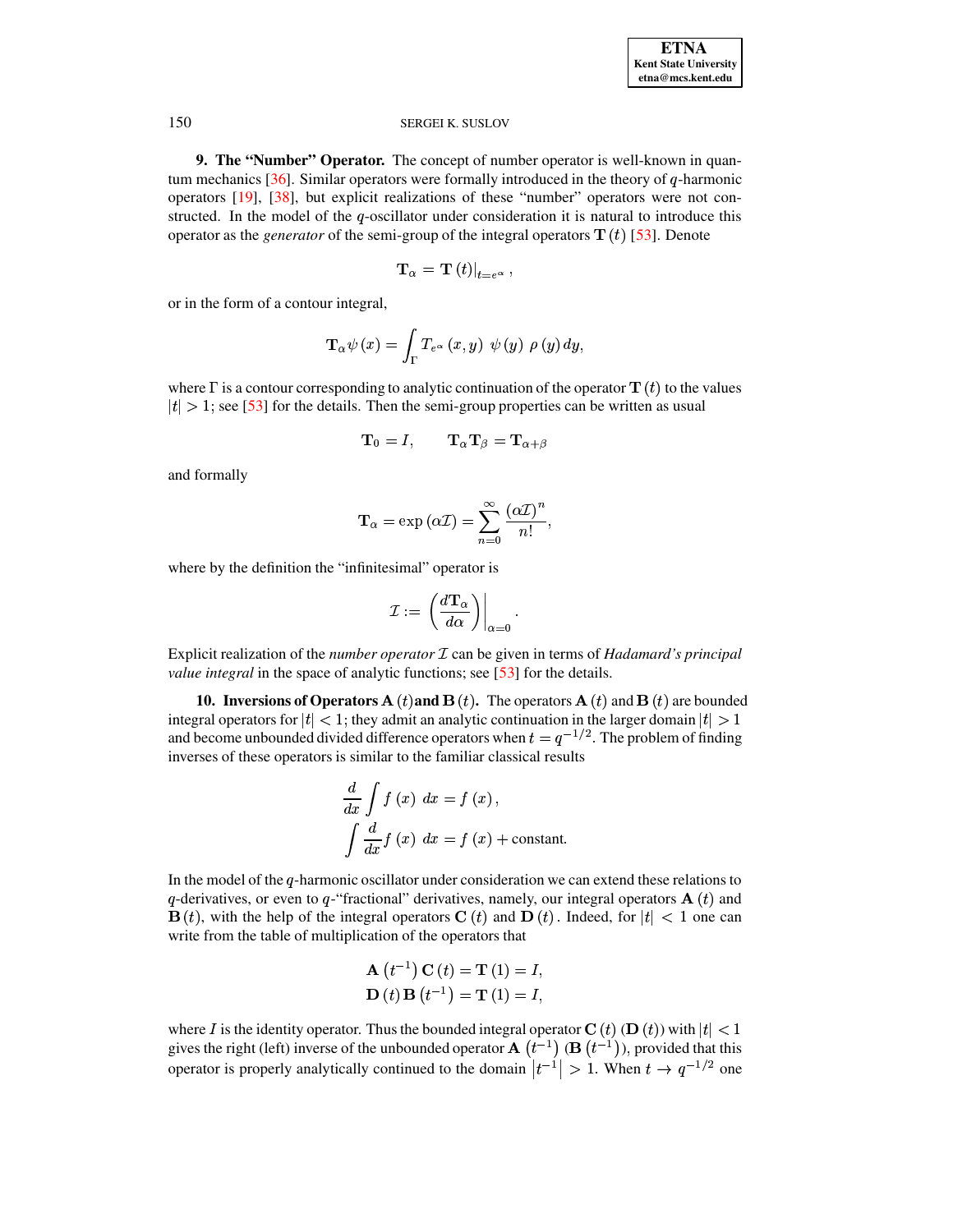| <b>ETNA</b>                  |
|------------------------------|
| <b>Kent State University</b> |
| etna@mcs.kent.edu            |

gets, as a special case, the right inverse of the Askey-Wilson first order divided difference operator  $\delta/\delta x$  originally found by Brown and Ismail [20] in this model of q-oscillator.

In a similar manner,

$$
C (t) A (t-1) = T (1) – T (0), \nB (t-1) D (t) = T (1) – T (0),
$$

when  $|t| < 1$  and

**A** 
$$
(t_1)
$$
 **C**  $(t_2)$  –  $t_1t_2$ **C**  $(t_2)$  **A**  $(t_1)$  = **T** (0),  
**D**  $(t_2)$  **B**  $(t_1)$  –  $t_1t_2$ **B**  $(t_1)$  **D**  $(t_2)$  = **T** (0),

i.e., these "commutators" act on a vector  $\psi$  as the projection operator to the "vacuum" vector  $\psi_0$ . Indeed,

$$
\mathbf{T}(0) \psi(x) = \int_{-1}^{1} T_0(x, y) \psi(y) \rho(y) dy
$$
  
=  $(\psi_0, \psi)_\rho \psi_0,$ 

where  $\psi_0 = d_0^{-1} H_0(x|q)$  is the "vacuum" vector.

11. Resolvents and Green's Functions. The continuous  $q$ -Hermite polynomials, or the wave functions in the model of the  $q$ -harmonic oscillator under consideration, satisfy two difference equations. We derive corresponding resolvents and Green's function.

11.1. First difference operator. Let us start from the following difference equation for the continuous  $q$ -Hermite polynomials

<span id="page-11-0"></span>
$$
\mathbf{T}\left(q^{-1/2}\right)H_n\left(x|q\right)=q^{-n/2}H_n\left(x|q\right),\,
$$

which is the special case  $t = q^{-1/2}$  of (5.14) due to (7.1), and consider

(11.1) 
$$
\left(\mathbf{T}\left(q^{-1/2}\right) - \lambda I\right)\psi = \chi
$$

with the resolvent

$$
\mathbf{R}_{\lambda} = \left(\mathbf{T}\left(q^{-1/2}\right) - \lambda I\right)^{-1}, \quad \psi = \mathbf{R}_{\lambda} \chi.
$$

Multiplying (11.1) by the corresponding bounded integral operator  $\mathbf{T}(q^{1/2})$ , one gets

$$
\left(I - \lambda \mathbf{T}\left(q^{1/2}\right)\right)\psi = \mathbf{T}\left(q^{1/2}\right)\chi,
$$

where  $I$  is the identity operator. Thus,

$$
\left(I - \lambda \mathbf{T} \left( q^{1/2} \right) \right)^{-1} = \sum_{k=0}^{\infty} \lambda^k \left( \mathbf{T} \left( q^{1/2} \right) \right)^k
$$

$$
= \sum_{k=0}^{\infty} \lambda^k \mathbf{T} \left( q^{k/2} \right)
$$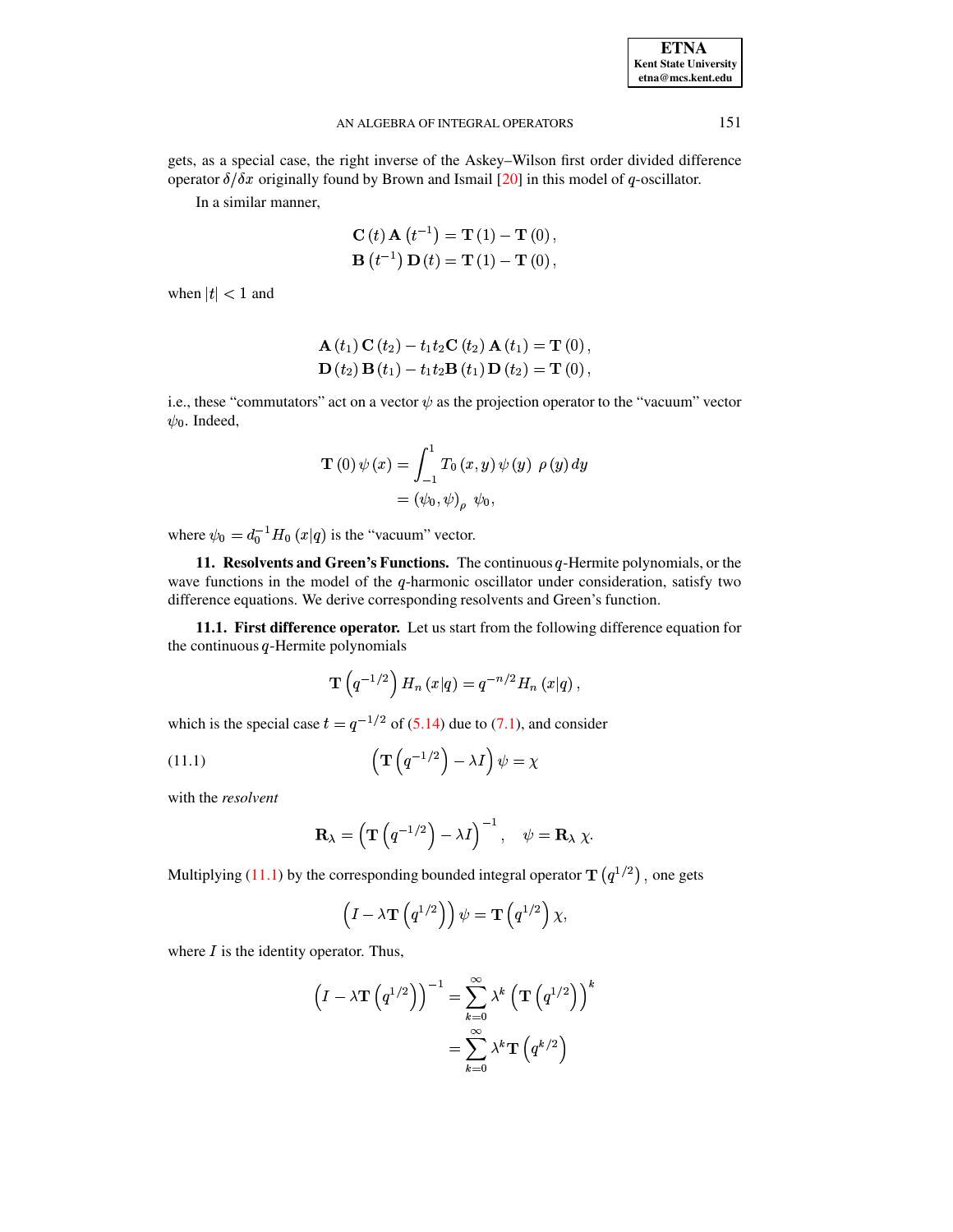by  $(6.1)$ , and

$$
\mathbf{R}_{\lambda} = \left(\mathbf{T}\left(q^{-1/2}\right) - \lambda I\right)^{-1} = \sum_{k=0}^{\infty} \lambda^k \mathbf{T}\left(q^{(k+1)/2}\right).
$$

So, the resolvent is an integral operator

$$
\mathbf{R}_{\lambda} \chi(x) = \int_{-1}^{1} R_{\lambda}(x, y) \chi(y) \rho(y) dy
$$

with the kernel

$$
R_{\lambda}(x, y) = \sum_{k=0}^{\infty} \lambda^{k} T_{q^{(k+1)/2}}(x, y)
$$
  
= 
$$
\sum_{n=0}^{\infty} \frac{H_{n}(x|q) H_{n}(y|q)}{d_{n}^{2}(1 - \lambda q^{n/2})} q^{n/2}
$$

Introducing the eigenvalues  $\lambda_n = q^{-n/2}$  and the orthonormal eigenfunctions  $\psi_n = d_n^{-1} H_n(x|q)$ , one can finally write

$$
R_{\lambda}(x, y) = \sum_{n=0}^{\infty} \frac{\psi_n(x) \psi_n(y)}{\lambda_n - \lambda}.
$$

<span id="page-12-1"></span>The resolvent identity holds

(11.2) 
$$
(\mu - \lambda) \mathbf{R}_{\lambda} \mathbf{R}_{\mu} = \mathbf{R}_{\lambda} - \mathbf{R}_{\mu},
$$

see  $[1]$ ,  $[23]$ ,  $[35]$ ,  $[37]$  for more properties of the resolvent.

11.2. Second difference operator. Let us factor, first of all, the corresponding Askey-Wilson difference equation of the second order (or the  $q$ -Hamiltonian) in the following manner. At the level of the integral operators in Eq.  $(5.15)$  we have

**B** 
$$
(t_1)
$$
 **A**  $(t_2) = (t_1 t_2)^{-1}$  (**T**  $(t_1 t_2)$  – **T**  $(qt_1 t_2)$ )

and, hence, for  $t_1 = t_2 = q^{-1/2}$ ,

$$
q^{-1} \mathbf{B}\left(q^{-1/2}\right) \mathbf{A}\left(q^{-1/2}\right) = \mathbf{T}\left(q^{-1}\right) - I.
$$

Therefore, instead of solving

<span id="page-12-0"></span>
$$
\left(q^{-1}\mathbf{B}\left(q^{-1/2}\right)\mathbf{A}\left(q^{-1/2}\right)+\lambda\right)\psi=\chi
$$

one can solve a simpler equation

(11.3) 
$$
\left(\mathbf{T}\left(q^{-1}\right) - \mu I\right)\psi = \chi, \quad \mu = 1 - \lambda
$$

with the help of the resolvent

$$
\mathbf{R}_{\mu} = \left(\mathbf{T}\left(q^{-1}\right) - \mu I\right)^{-1}, \quad \psi = \mathbf{R}_{\mu} \chi.
$$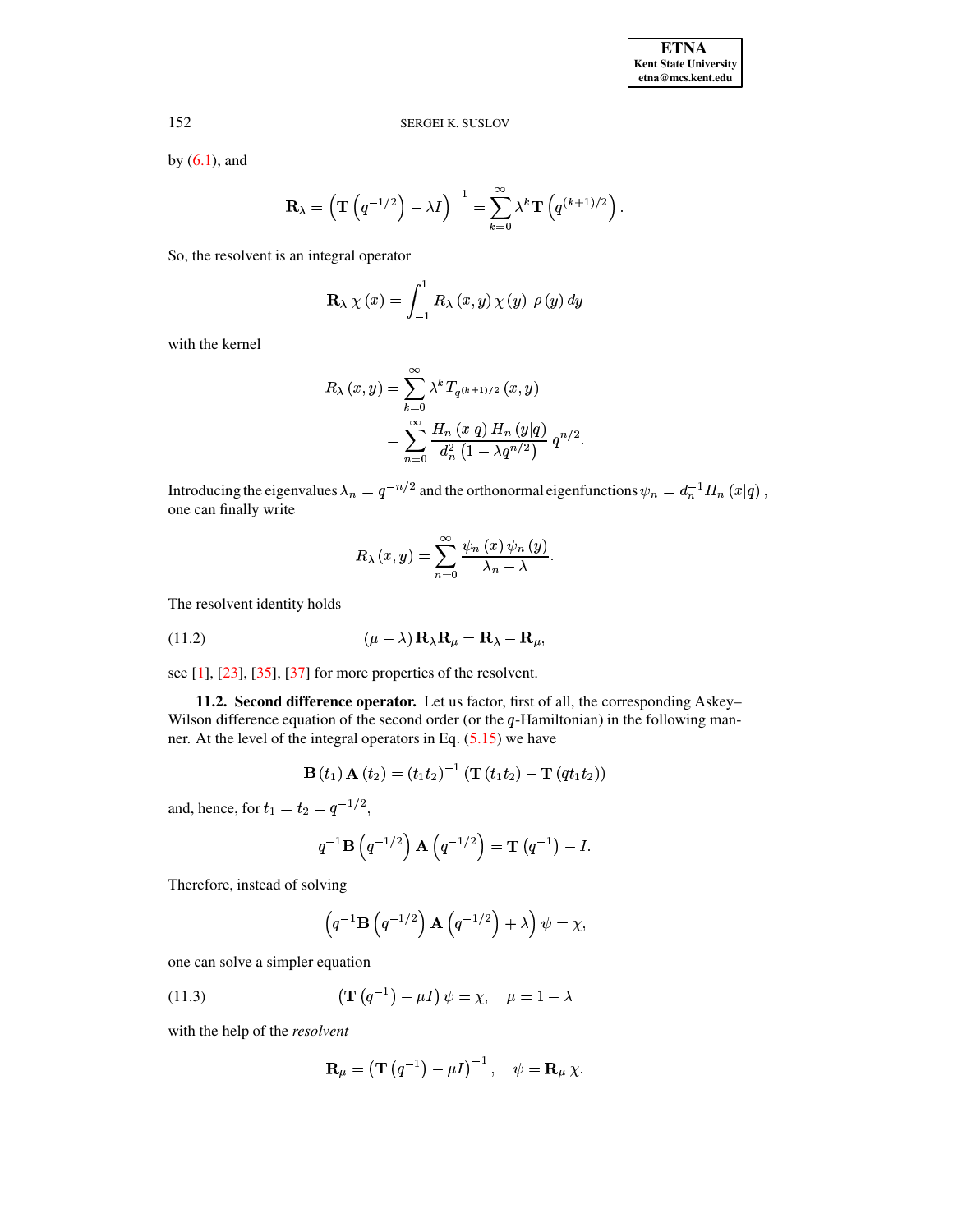Multiplying  $(11.3)$  by  $\mathbf{T}(q)$ ,

$$
(I - \mu \mathbf{T} (q)) \psi = \mathbf{T} (q) \chi,
$$

where  $I$  is the identity operator, and once again

$$
(I - \mu \mathbf{T} (q))^{-1} = \sum_{k=0}^{\infty} \mu^{k} (\mathbf{T} (q))^{k}
$$

$$
= \sum_{k=0}^{\infty} \mu^{k} \mathbf{T} (q^{k}),
$$

**or** 

$$
\mathbf{R}_{\mu} = \left(\mathbf{T}\left(q^{-1}\right) - \mu I\right)^{-1} = \sum_{k=0}^{\infty} \mu^k \mathbf{T}\left(q^{k+1}\right).
$$

This consideration gives an explicit representation for the resolvent in terms of the integral operator

$$
\mathbf{R}_{\mu} \chi(x) = \int_{-1}^{1} R_{\mu} (x, y) \chi(y) \rho(y) dy
$$

with the kernel

$$
R_{\mu}(x, y) = \sum_{k=0}^{\infty} \mu^{k} T_{q^{k+1}}(x, y)
$$
  
= 
$$
\sum_{n=0}^{\infty} \frac{H_{n}(x|q) H_{n}(y|q)}{d_{n}^{2} (1 - \mu q^{n})} q^{n}.
$$

The resolvent identity  $(11.2)$  holds.

11.3. Green's function. Let

$$
\chi = \delta\left(x - x'\right),
$$

where  $\delta(y)$  is the Dirac delta function. Then

$$
G_{\mu}(x, x') = \mathbf{R}_{\mu} \delta(x - x') = R_{\mu}(x, x') \rho(x') ,
$$

<sub>or</sub>

$$
\left(\mathbf{T}\left(q^{-1}\right)-\mu I\right)G_{\mu}\left(x,y\right)=\delta\left(x-y\right)
$$

with

$$
G_{\mu}(x, y) = R_{\mu}(x, y) \rho(y)
$$
  
= 
$$
\sum_{n=0}^{\infty} \frac{H_n(x|q) H_n(y|q)}{d_n^2 (1 - \mu q^n)} q^n \rho(y).
$$

See [53] for more details.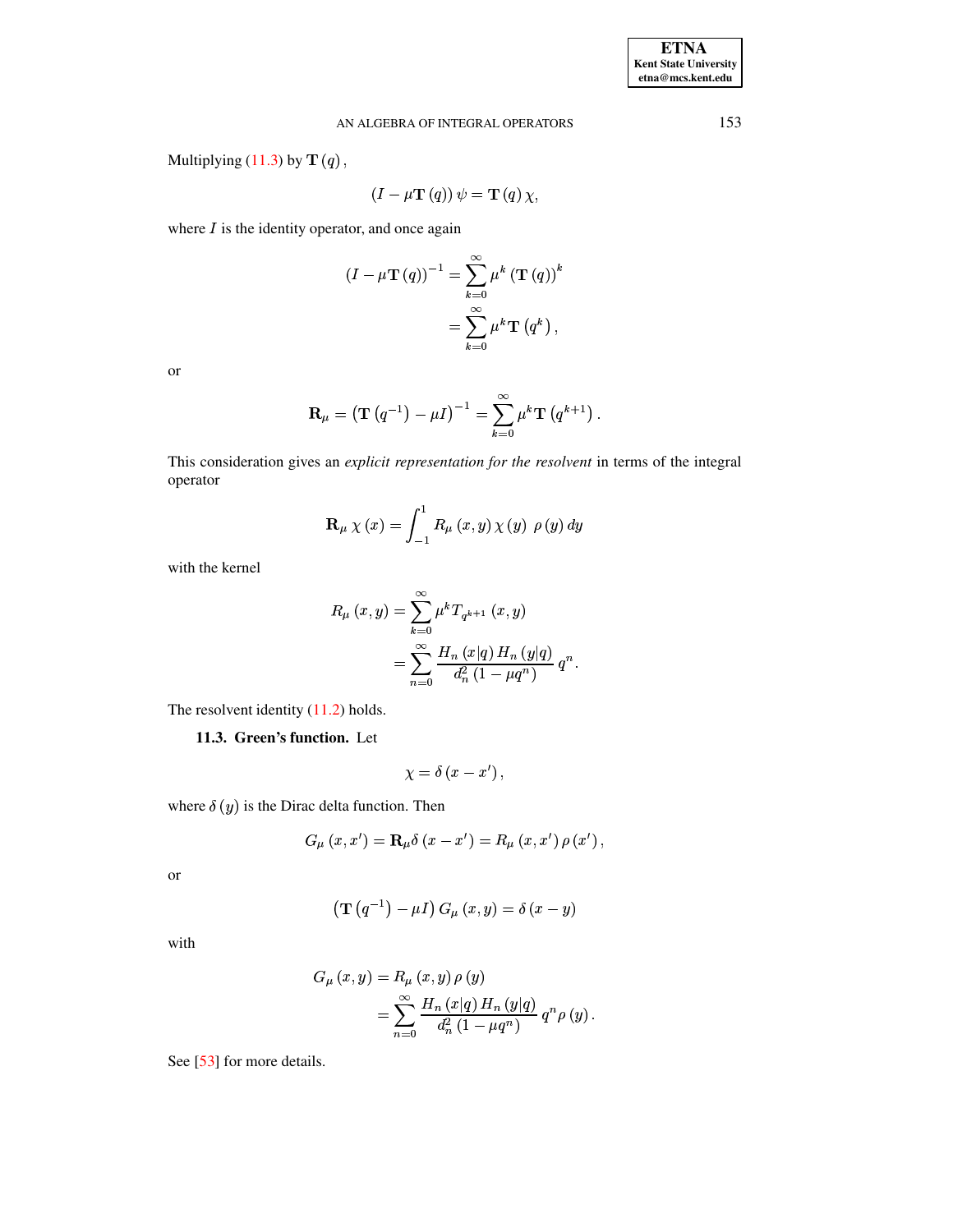**Acknowledgement.** This work was completed when the author visited Department of Mathematics and Statistics at Carleton University, Ottawa, Canada. The author thanks Mizan Rahman for his hospitality and help. The author is grateful to the organizers of Bexbach's meeting for their invitation and hospitality.

# REFERENCES

- <span id="page-14-24"></span><span id="page-14-3"></span>[1] N. I. AKHIEZER AND I. M. GLAZMAN, *Theory of Linear Operators in Hilbert Space*, Dover, New York, 1993.
- <span id="page-14-13"></span>[2] W. R. ALLAWAY, *Some properties of the q-Hermite polynomials*, Canad. J. Math., 32 (1980), pp. 686–694.
- [3] W. A. AL-SALAM AND L. CARLITZ, *Some orthogonal* -*-polynomials*, Math. Nachr., 30 (1965), pp. 47–61.
- <span id="page-14-8"></span><span id="page-14-4"></span>[4] W. A. AL-SALAM AND T. S. CHIHARA, *Convolutions of orthogonal polynomials*, SIAM J. Math. Anal.,, 7 (1976), pp. 16–28.
- [5] W. A. AL-SALAM AND M. E. H. ISMAIL, q-Beta integrals and the q-Hermite polynomials, Pacific J. Math., 135 (1988), pp. 209–221.
- <span id="page-14-11"></span>[6] G. E. ANDREWS, R. A. ASKEY, AND R. ROY, *Special Functions*, Cambridge University Press, Cambridge, 1999.
- <span id="page-14-14"></span><span id="page-14-1"></span>[7] M. ARIK AND D. D. COON, *Hilbert spaces of analytic functions and generalized coherent states*, J. Math, Phys., 17 (1976), pp. 524–527.
- [8] R. A. ASKEY, N. M. ATAKISHIYEV, AND S. K. SUSLOV, *An analog of the Fourier transformation for the* -*-harmonic oscillator*, in Symmetries in Science, VI, Plenum, New York, 1993, pp. 57–63.
- <span id="page-14-5"></span>[9] R. A. ASKEY AND M. E. H. ISMAIL, *A generalization of ultraspherical polynomials*, in Studies in Pure Mathematics, P. Erdös, ed., Birkhäuser, Boston, Mass., 1983, pp. 55–78.
- <span id="page-14-6"></span><span id="page-14-2"></span>[10] R. A. ASKEY AND M. E. H. ISMAIL,*Recurrence relations, continued fractions and orthogonal polynomials*, Mem. Amer. Math. Soc., 49 (1984), pp. iv+108.
- [11] R. A. ASKEY, M. RAHMAN, AND S. K. SUSLOV, *On a general* -*-Fourier transformation with nonsymmetric kernels*, J. Comp. Appl. Math., 68 (1996), pp. 25–55.
- <span id="page-14-16"></span>[12] R. A. ASKEY AND S. K. SUSLOV, *The* -*-harmonic oscillator and an analogue of the Charlier polynomials*, J. Phys. A., 26 (1993), pp. L693–L698.
- <span id="page-14-17"></span>[13] R. A. ASKEY AND S. K. SUSLOV, *The* -*-harmonic oscillator and the Al-Salam and Carlitz polynomials*, Lett. Math. Phys., 29 (1993), pp. 123–132.
- <span id="page-14-7"></span>[14] R. A. ASKEY AND J. A. WILSON, *Some basic hypergeometric orthogonal polynomials that generalize Jacobi polynomials*, Mem. Amer. Math. Soc., 54 (1985), pp. iv+55.
- <span id="page-14-23"></span>[15] N. M. ATATISHIYEV AND S. K. SUSLOV, *Difference analogs of the harmonic oscillator*, Theoret. and Math. Phys., 85 (1990), pp. 1055–1062.
- <span id="page-14-9"></span>[16] N. M. ATAKISHIYEV AND S. K. SUSLOV, *Difference hypergeometric functions*, in Progress in Approximation Theory, Springer Series in Computational Mathematics, 19, Springer–Verlag, New York, 1992, pp. 1–35.
- <span id="page-14-18"></span>[17] N. M. ATATISHIYEV AND S. K. SUSLOV, *A realization of the* -*-harmonic oscillator*, Theoret. and Math. Phys., 87 (1990), pp. 442–444.
- <span id="page-14-15"></span><span id="page-14-10"></span>[18] N. M. ATAKISHIYEV AND S. K. SUSLOV, *On the Askey–Wilson polynomials*, Constr. Approx., 8 (1992), pp. 363–369.
- [19] L. C. BIEDENHARN, *The quantum group*  $SU_q(2)$  *and a q-analogue of the boson operators*, J. Phys. Math. A., 123 (1989), pp. L873–L878.
- <span id="page-14-0"></span>[20] B. M. BROWN AND M. E. H. ISMAIL, *A right inverse of the Askey–Wislon operator*, Proc. Amer. Math. Soc., 123 (1995), pp. 2071–2079.
- [21] J. BUSTOZ AND S. K. SUSLOV, *Basic analog of Fourier series on a* -*-quadratic grid*, Methods Appl. Anal., 5 (1998), pp. 1–38.
- <span id="page-14-12"></span>[22] L. CARLITZ, *Generating functions for certain q-orthogonal polynomials*, Collect. Math., 23 (1972), pp. 91– 104.
- <span id="page-14-26"></span><span id="page-14-25"></span>[23] R. COURANT AND D. HILBERT, *Methods of Mathematical Physics*, John Wiley, New York, 1937.
- <span id="page-14-21"></span>[24] R. ESTRADA AND R. P. KANWAL, *Singular Integral Equations*, Birkhäuser, Boston, 2000.
- [25] R. FLOREANINI, J. LETOURNEUX, AND L. VINET, *An algebraic interpretation of the continuous big* -*- Hermite polynomials*, J. Math. Phys., 36 (1995), pp. 5091–5097.
- <span id="page-14-22"></span>[26] R. FLOREANINI, J. LETOURNEUX, AND L. VINET, More on the q-oscillator algebra and q-orthogonal *polynomials*, J. Phys. A., 28 (1995), pp. L287–L293.
- <span id="page-14-19"></span>[27] R. FLOREANINI AND L. VINET, q-Orthogonal polynomials and the oscillators quantum group, Lett. Math. Phys., 22 (1991), pp. 45–54.
- <span id="page-14-20"></span>[28] R. FLOREANINI AND L. VINET, *Automorphisms of the* -*-oscillator algebra and basic orthogonal polynomials*, Phys. Lett. A, 180 (1993), pp. 393–401.